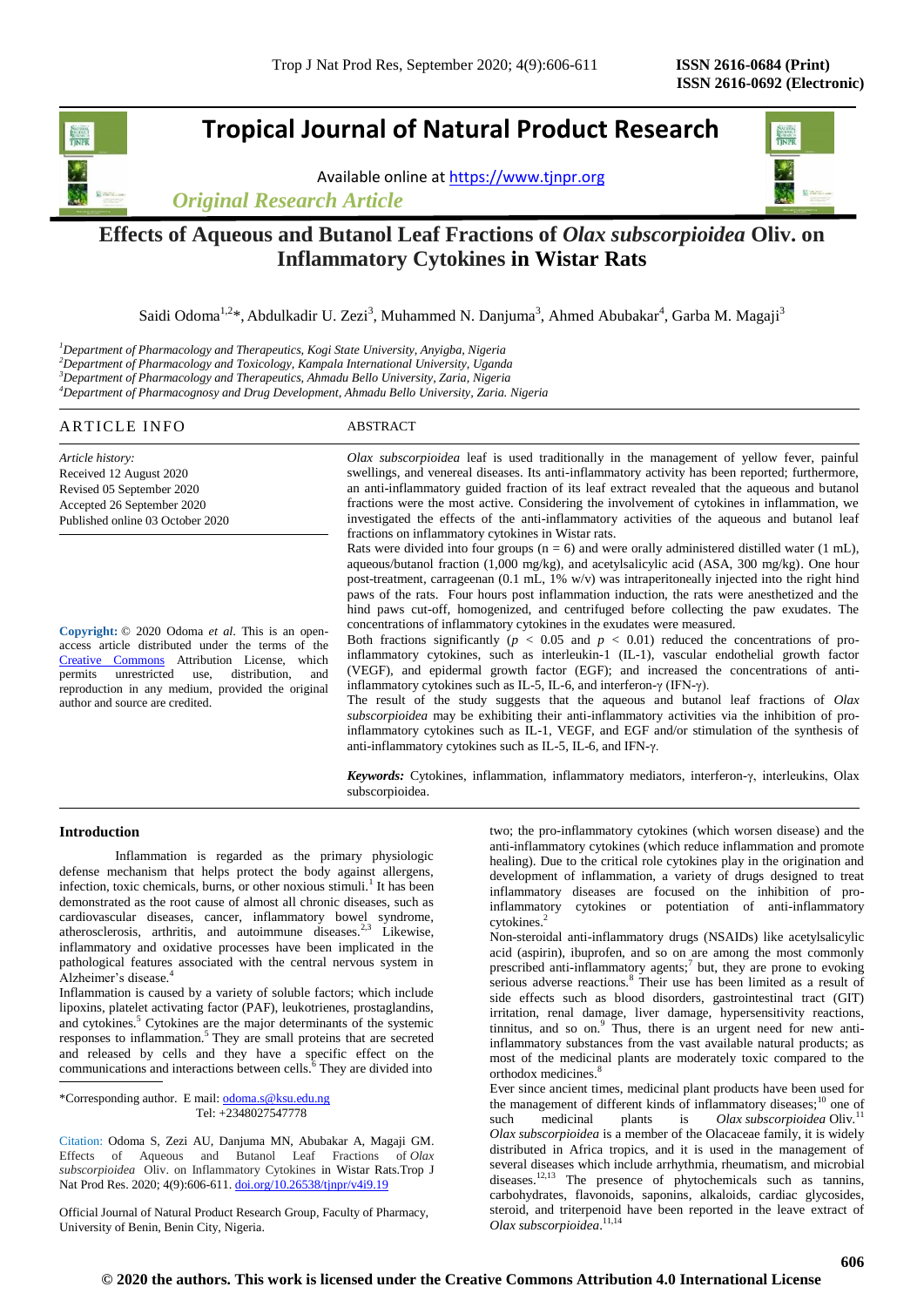The anti-inflammatory activities of the crude methanol leaf extract of *Olax subscorpioidea* have been previously reported by Odoma *et al*. 11 We have also shown that the butanol and aqueous fractions of its crude methanol extract have more anti-inflammatory activities than the other fractions.<sup>15</sup> However, whether cytokines were affected or not in our reported anti-inflammatory effect of *Olax subscorpioidea* has not been reported. This study investigated the effects of the butanol and aqueous leaf fractions of *Olax subscorpioidea* on inflammatory cytokines; using the dose with the best anti-inflammatory response (1,000 mg/kg) from our previous study where each fraction was tested in graded doses (250, 500 and 1,000 mg/kg).

## **Materials and Methods**

#### *Plant collection and identification*

*Olax subscorpioidea* leaf was collected in March 2013, from a farm in Anyigba, Kogi State, North Central Nigeria. The identification was done by a taxonomist, Dr. Emmanuel I. Aigbokhan, of the Department of Biological Sciences, Faculty of Natural Sciences, Kogi State University, Anyigba, Kogi State, Nigeria; and a voucher specimen number (KSUH-277-2013-01) was deposited for future references.

## *Plant extraction and fractionation*

The extraction and fractionation of the plant material have also been reported.<sup>11,15</sup> The plant material was shade dried for several days until crimpy, it was reduced into a fine powder with the aid of a mortar and pestle. About 1kg of the powdered material was extracted exhaustively with 2.5 L of aqueous-methanol (20-80% $v_{v}$ ), using continuous soxhlet apparatus. The extract was concentrated under reduced pressure to yield a dark brown mass (methanol extract). The fractionation was achieved by suspending 100 g of the methanol extract in 500 mL of water and successively partitioned with hexane  $(5 \times 500 \text{ mL})$ , ethyl acetate  $(5 \times 500 \text{ mL})$ , and butanol  $(5 \times 500 \text{ mL})$  to afford the corresponding fractions. The butanol and residual aqueous fractions were concentrated using a water bath set at 50°C. Each of the fractions was placed in a bottle container and stored in a desiccator before use. Solutions of the fractions were prepared freshly with distilled water for each study.

#### *Laboratory animals*

Adult Wistar Rats (180-220 g) of either sex were obtained from the Animal House Facility of the Department of Pharmacology, Therapeutics, and Toxicology, Faculty of Basic Medical Sciences, College of Medicine, University of Lagos, Idi-Araba Lagos, Nigeria. The animals were housed in standard cages at room temperature under standard environmental conditions of humidity and illumination cycle; and were fed with a standard rodent pellet diet (Vital feeds, Jos, Nigeria) and water *ad libitum*. The approval for the experiments was given by the Ethical Committee of the Department of Pharmacology and Therapeutics, ABU, Nigeria (protocol number: DAC/IW-OT/137/14) and was carried out following the criteria outlined in the Guide for the Care and Use of Laboratory Animals by the National Institutes of Health (Publication No. 80-23, revised 1996).

## *Inflammatory stimulus*

Four randomly-selected groups of rats (n = 6) were orally administered distilled water (1 mL), aqueous fraction, butanol fraction (1,000 mg/kg) and acetylsalicylic acid (ASA, 300 mg/kg). Sixty minutes post-treatment, inflammation was induced by injecting each rat with 0.1 mL of 1% carrageenan into the plantar surface of the rat's right hind paw.<sup>16</sup>

#### *Determination of inflammatory cytokines' concentration*

Four hours post inflammation induction, rats were anesthetized using chloroform, and the hind paws were removed at the level of the calcaneus bone. The paws were homogenized using phosphatebuffered saline (PBS) and centrifuged at 10,000 g for 10 minutes at 4°C before collecting the exudates (edema fluid). The concentrations of inflammatory cytokines (in the fluid) were measured using rat cytokine 27-plex discovery assay by Eve Technologies (Calgary, Alberta, Canada).

#### *Statistical analysis*

All values were expressed as Mean  $\pm$  Standard Error of the Mean (SEM). The data were analyzed by one-way analysis of variance (ANOVA) followed by Tukey's test using the Graph Pad Prism (statistical) software, version 8. The differences between means were considered significant when  $p < 0.05$ .

## **Results and** D**iscussion**

The anti-inflammatory and analgesic activities of the crude methanol leaf extract of *Olax subscorpioidea* have been previously reported by Odoma *et al.*<sup>11</sup> We have also shown that the butanol and aqueous fractions of its crude methanol extract have more anti-inflammatory and analgesic activities than the other fractions.<sup>15</sup> Furthermore, we elucidated the mechanism of the analgesic action of its butanol fraction; which revealed the involvement of serotonergic, opioidergic, and nitric oxide-l-arginine pathways in the analgesic effect of the butanol leaf fraction.<sup>17</sup> This current study investigated the effects of the butanol and aqueous leaf fractions of *Olax subscorpioidea* on inflammatory cytokines, using the carrageenan-induced inflammation model; using the dose with the best anti-inflammatory response (1,000  $mg/kg$ ) from our previous study.<sup>15</sup>

Carrageenan-induced inflammation is a well-established method of inducing hind paw inflammation in rats and mice.<sup>16</sup> After the carrageenan injection, agents such as bradykinin, histamine, serotonin and are released, these agents stimulate the release of tumor necrosis factor- $\alpha$  (TNF- $\alpha$ ), which in turn stimulates the release of other proinflammatory cytokines such as interleukin-1 beta (IL-1*β*). The proinflammatory cytokines promote the release of the cycloxygenase enzymes, which convert arachidonic acid to prostaglandins.<sup>18</sup>

Cytokines are divided into pro-inflammatory and anti-inflammatory cytokines. The pro-inflammatory cytokines are characterized due to their ability to cause inflammation; whereas, the anti-inflammatory cytokines are characterized because of their ability to inhibit the synthesis of major pro-inflammatory cytokines; $^{20}$  and/or stimulate the synthesis of pro-inflammatory cytokines' receptor antagonists.

## *Effect of aqueous and butanol leaf fractions of Olax subscorpioidea on pro-inflammatory cytokines*

The concentrations of epidermal growth factor (EGF), interleukin-1 $\alpha$ (Il-1α), and vascular endothelial growth factor (VEGF) were significantly ( $p < 0.05$  and  $p < 0.01$ ) decreased by the aqueous and butanol fractions of *Olax subscorpioidea;* while the concentrations of IL-1 $\beta$  was significantly ( $p < 0.05$ ) increased by both fractions when compared with the control (Figure 1). The concentrations of tumor necrosis factor-α (TNF-α) and IL-2 were not significantly affected by either of the fractions.

IL-1 causes fever by enhancing the synthesis of prostaglandin  $E_2$ (PGE2) by the vascular endothelium of the hypothalamus and it can also stimulate T cell proliferation. IL-1 also stimulates the release of histamine from mast cells at the inflammation site. The released histamine initiates early vasodilation and thus increases vascular permeability.<sup>20</sup> Il-1 is subdivided into Il-1 $\alpha$  and Il-1 $\beta$  which are equally potent pro-inflammatory cytokines. They activate inflammatory processes and cause devastating diseases manifested by severe acute or chronic inflammation.<sup>21</sup> The biogenesis and the distinctive role of Il-1 $\alpha$  in inflammation are poorly understood.<sup>21</sup> From our studies, it was observed that the concentration of Il-1α was significantly reduced by both fractions especially BFOS. Il-1*β* is produced and secreted by immune cells such as macrophages, microglia, and monocytes; and is secreted under conditions of stress.<sup>22</sup> An increase in the concentration of IL-1*β* has been implicated in various diseases which include neuropathic pain due to diabetes, rheumatoid arthritis, type 2 diabetes, inflammatory bowel disease, leprosy neuropathy, and other inflammatory diseases.<sup>22,23</sup> It was observed from our studies that the concentration of IL-1*β* was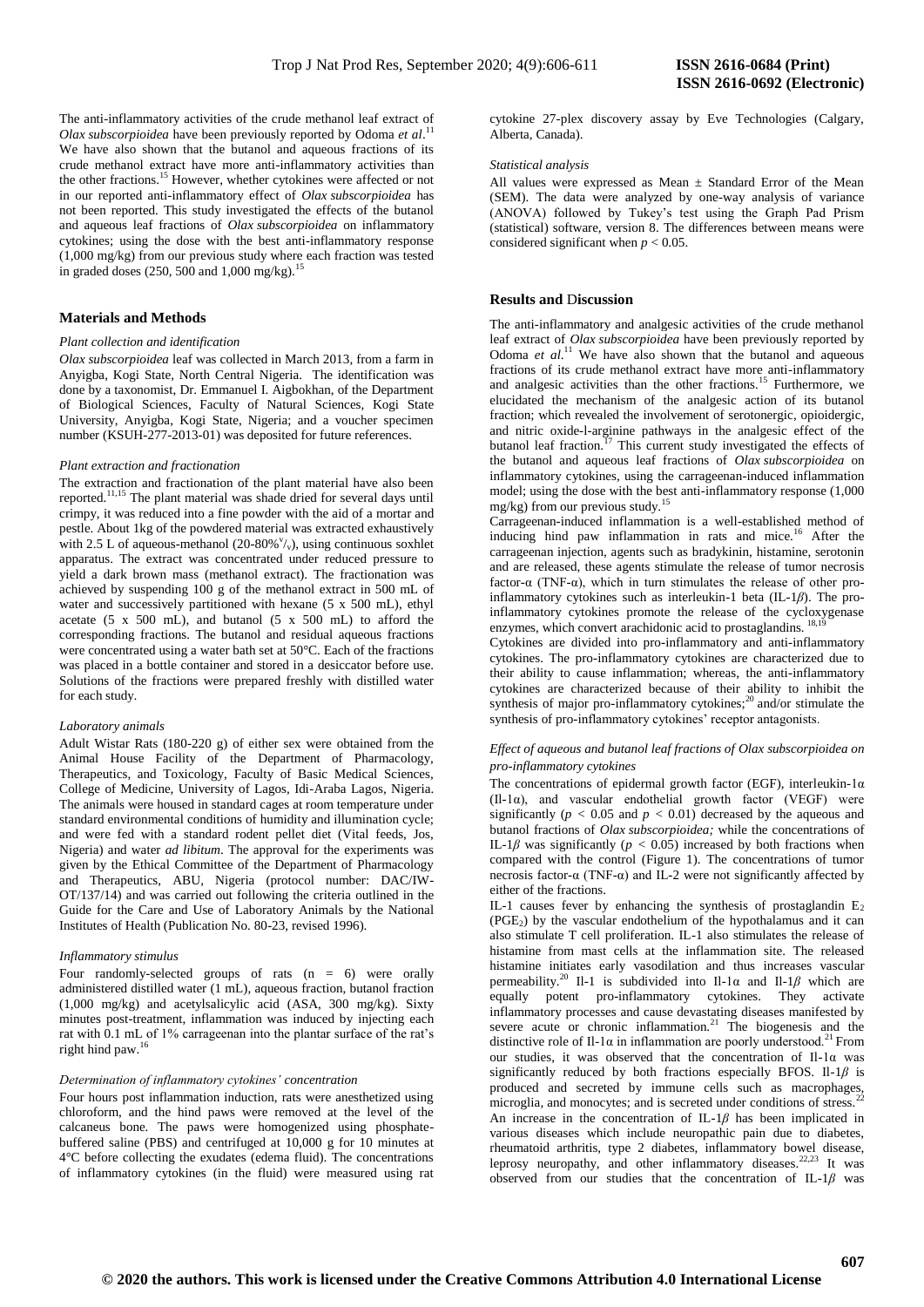increased in the fractions treated groups; the observed increase may be due to direct stimulation of IL-1 receptor antagonist (IL-1ra) by the fractions or indirectly via the IL-6 (and/or other anti-inflammatory cytokines). IL-1ra is a specific IL-1 receptor antagonist that competitively binds to the same receptor as  $IL-1\beta$ , consequently blocking IL-1*β*-mediated cellular changes leading to the increase of IL-1β concentration.<sup>6,24</sup> Vascular Endothelial Growth Factor (VEGF) is a member of the growth factors sub-family and an angiogenic cytokine.<sup>25</sup> It is a key factor implicated in nearly all human tumors.<sup>26</sup> It regulates vascular permeability thus causing tissue edema.<sup>27</sup> It also stimulates angiogenesis in adults. Angiogenesis is a prerequisite for the growth of tumors from a benign to a malignant phenotype and metastasis, consequently making VEGF a key player in tumorigenesis.<sup>26</sup> Epidermal Growth Factor (EGF) is also a member of the growth factors sub-family. It mediates the activation of NF-kB and inflammation *in vivo* and *in vitro*. The mutations, amplifications, or misregulations of EGF receptors have been implicated in about 30% of all epithelial cancers. It has also been reported to play an important role in the pathogenesis of asthma.<sup>28</sup> The plant fractions were able to significantly reduce the concentrations of the growth factors subfamilies (VEGF and EGF).

## *Effect of aqueous and butanol leaf fractions of Olax subscorpioidea on anti-inflammatory cytokines*

The concentrations of IL-6, IL-5, and interferon-γ (IFN-γ) were significantly ( $p < 0.05$  and  $p < 0.01$ ) increased by the aqueous and butanol fractions of *Olax subscorpioidea* when compared with the control (Figure 2). The concentrations of IL-13, IL-10, and IL-4 were not significantly affected by either of the fractions.

IL-5 is produced by various cell types such as type 2 T helper cells (Th2) and mast cells. Its essential activity is eosinophil growth and function.<sup>6</sup> IL-5 is involved in the activation and differentiation of eosinophil; and also stimulate the switching of immunoglobulin class to Ig $A$ ;<sup>20,23</sup> it helps in the regulation of chronic inflammation and disease control. The potential roles of IL-5 are in immune responses, allergy, and autoimmunity.<sup>29</sup> It has also been reported to enhance the cytotoxicity of T cells and increase activation of B cell proliferation.<sup>2</sup> From the studies, the concentration of IL-5 was significantly increased by the fractions especially AFOS. IL-6 is a multifunctional pleiotropic cytokine. It regulates, hematopoiesis, immune response, acute-phase response, and inflammation.<sup>30</sup> It possesses the characteristics of both pro-inflammatory and anti-inflammatory cytokine properties but, it possesses more of the anti-inflammatory cytokine properties.<sup>20,31,32</sup> In models of chronic inflammatory diseases, such as murine colitis, collagen-induced arthritis, or experimental autoimmune encephalomyelitis, IL-6 is pro-inflammatory, whereas, in models of acute inflammation such as carrageenan-induced inflammation, IL-6 exhibits an anti-inflammatory profile. $33$  IL-6 is generated in an infectious lesion and sends out a warning signal to the entire body. Thus, it serves as a mediator for notification of the occurrence of some emergent event as it issues a warning signal in the event of tissue damage.<sup>30,34</sup> IL-6 inhibits the production of pro-inflammatory cytokines such as TNF and IL-1. Thus, it limits the acute inflammatory response via a negative feedback mechanism.<sup>20</sup> In this study, the concentration of IL-6 was significantly increased especially by AFOS. Interferons (IFN) are produced and secreted in response to viral infections. It possesses both anti-proliferative and anti-viral properties and it is classified as type I and type II IFN. Type I IFN such as IFN- $\alpha$  and IFN- $\beta$  induces anti-viral and anti-proliferative activity; but, type II IFN e.g. IFN-γ possesses potent immunomodulatory activity with a weaker anti-viral activity.<sup>24</sup> IFN- $\gamma$ stimulates the activation of phagocytes and macrophages; the macrophages in turn kill intracellular pathogens.20,24 IFN-γ also activates and increases the anti-microbial and tumoricidal activity of neutrophils, macrophages, monocytes, and natural killer (NK) cells.<sup>2</sup> The concentration of IFN-γ was significantly increased by the plant fractions as observed from the results.

From this study, it was observed that the concentrations of IL-1 $\alpha$ , VEGF, and EGF were reduced in the fractions treated groups; the observed reductions may be due to direct inhibition by the fractions or

by IL-6 and/or other anti-inflammatory cytokines. IL-13, IL-10, IL-6, and IL-4 were all reported to inhibit the synthesis of IL-1, simultaneously they stimulate the synthesis of  $IL-1ra<sup>20</sup>$  It was also observed from the study that the plant fractions were able to stimulate the production of IL-6; this is evidenced by the increase in the concentration of IL-6; consequently, it inhibited the production of proinflammatory cytokines and/or stimulating the production of proinflammatory cytokines receptor antagonists. Reductions in the concentration of the growth factors sub-families (VEGF and EGF) were also observed. The ability of the leaf fractions to decrease the concentrations of VEGF and EGF may also justify the use of the plant as an anti-tumor agent. Oloyede *et al*<sup>35</sup> reported the utilization of *Olax subscorpioidea* leaf as one of the seven therapeutic plants combined to form a local decoction (Joloo) traditionally used in Southwestern Nigeria for the management of breast cancer. These leaf fractions may also serve as a prophylactic agent for malignancies; as inflammation, supported by pro-inflammatory cytokines; precede tumor appearance. 36

In this study, the concentrations of a potent pro-inflammatory cytokine, TNF-α, and that of a potent anti-inflammatory cytokine, IL-10, were not affected by the leaf fractions. The reasons may be due to the complexity in regulatory networks that govern inflammatory cytokine secretion upon specific stimulation, which might contribute to the different effects of the various cytokines tested.<sup>36</sup> These also suggest that measuring just one inflammatory cytokine may be misleading and may also give an unreliable result.

Phytochemicals have been shown to modulate various points in inflammatory processes by disconnecting the amplification of inflammatory processes and thereby reducing subsequent diseases risk.<sup>37</sup> Different medicinal plants e.g. *Rauwolfia serpentine* root, *Curcuma longa* rhizome, *Zingiber officinale* rhizome, *Allium sativum* bulb, have been reported to modulate cytokine secretion by their phytochemical constituents.<sup>38</sup> Moreover, wide ranges of phytoconstituents including flavonoids, saponins, alkaloids, and tannins have been reported to inhibit pro-inflammatory cytokines.<sup>3</sup> The presence of phytochemicals such as tannins, flavonoids, saponins, alkaloids, cardiac glycosides, carbohydrates, steroids, and triterpenoids have been previously reported in the aqueous and butanol fractions of the crude methanol leave extract of *Olax subscorpioidea*. 14 The presence of these phytochemicals in both fractions of *Olax subscorpioidea* used in this study might have contributed to the modulation of the cytokines, which could have been responsible for the observed anti-inflammation.

## **Conclusion**

In conclusion, the results of the experiment suggest that the aqueous and butanol leaf fractions of *Olax subscorpioidea* may be exhibiting their anti-inflammatory activities via the inhibition of proinflammatory cytokines such as IL-1, VEGF, and EGF and/or stimulation of the synthesis of anti-inflammatory cytokines such as IL-5, IL-6, and IFN-γ.

### **Conflict of interest**

The authors declare no conflict of interest.

#### **Authors' Declaration**

The authors hereby declare that the work presented in this article is original and that any liability for claims relating to the content of this article will be borne by them.

## **Acknowledgements**

The authors are thankful to the technical staff of the Department of Pharmacology, toxicology, and Therapeutics, University of Lagos, for their technical support throughout the study.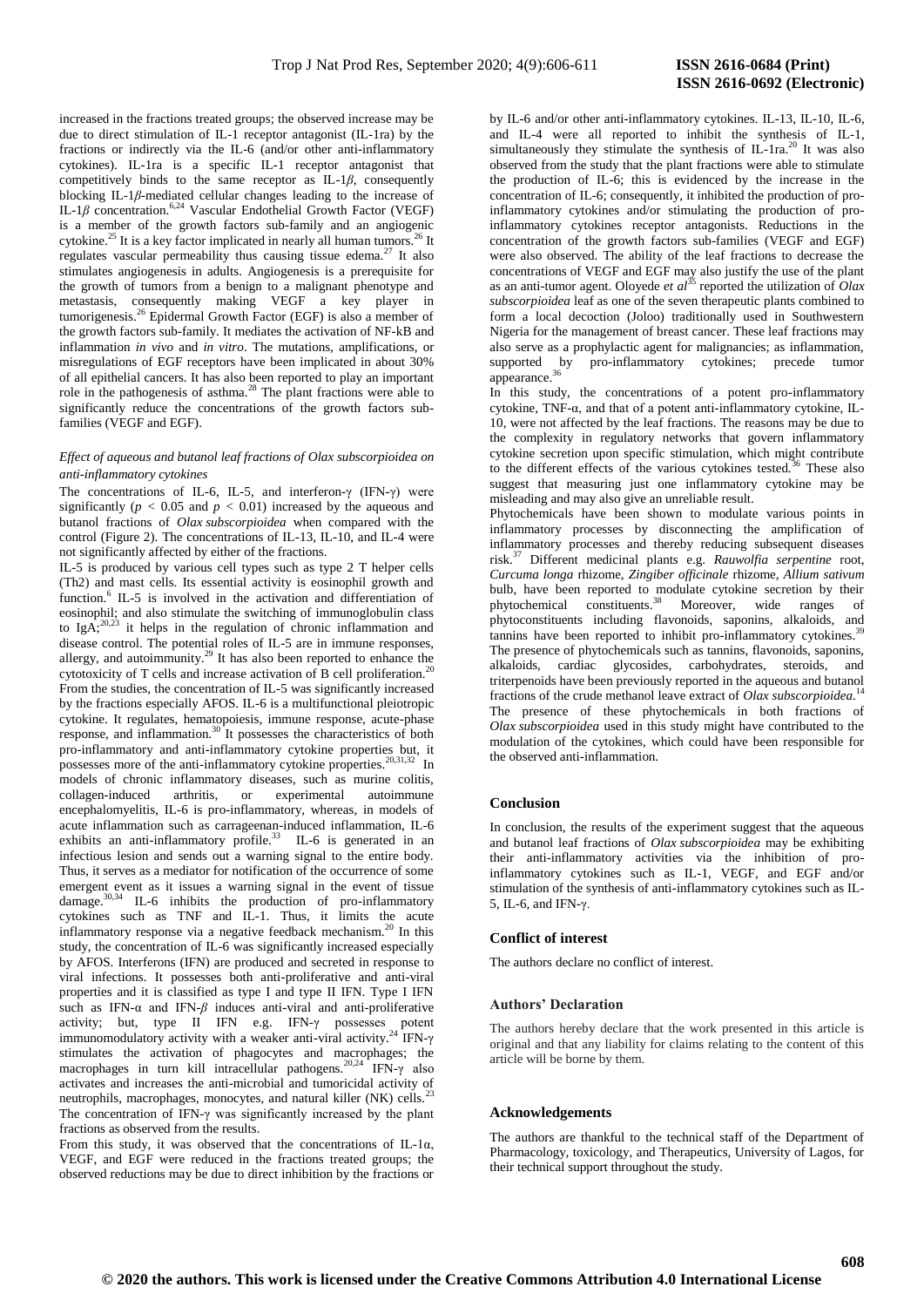







**IL-2**







**Figure 1:** Effect of aqueous and butanol fractions of *Olax subscorpioidea* on Pro-inflammatory Cytokines. \**p* < 0.05, \*\**p* < 0.01 versus control (D/Water). AFOS = aqueous fraction, BFOS = butanol fraction, ASA-acetylsalicylic acid, IL = Interleukin, TNF = tumor necrosis factor, VEGF = Vascular Endothelial Growth Factor, EGF = Epidermal Growth Factor, n = 6.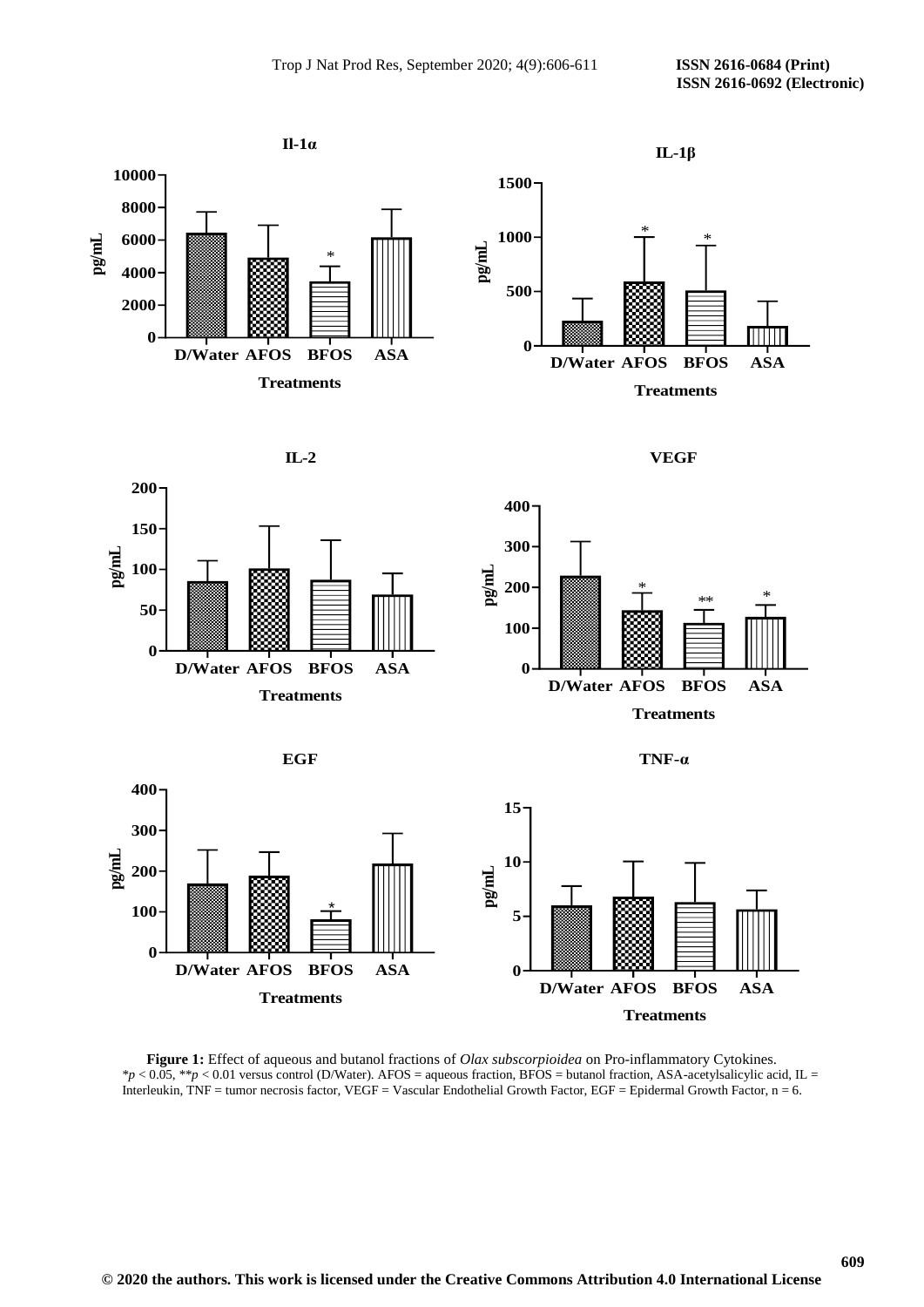**610**



**Figure 2:** Effect of Residual Aqueous and Butanol Fractions of *Olax subscorpioidea* on Anti-inflammatory Cytokines.  $*_p$  < 0.05,  $**_p$  < 0.01 versus control (D/Water). AFOS = aqueous fraction, BFOS = butanol fraction, ASA = acetylsalicylic acid, IL = Interleukin, IFN  $=$  Interferon,  $n = 6$ .